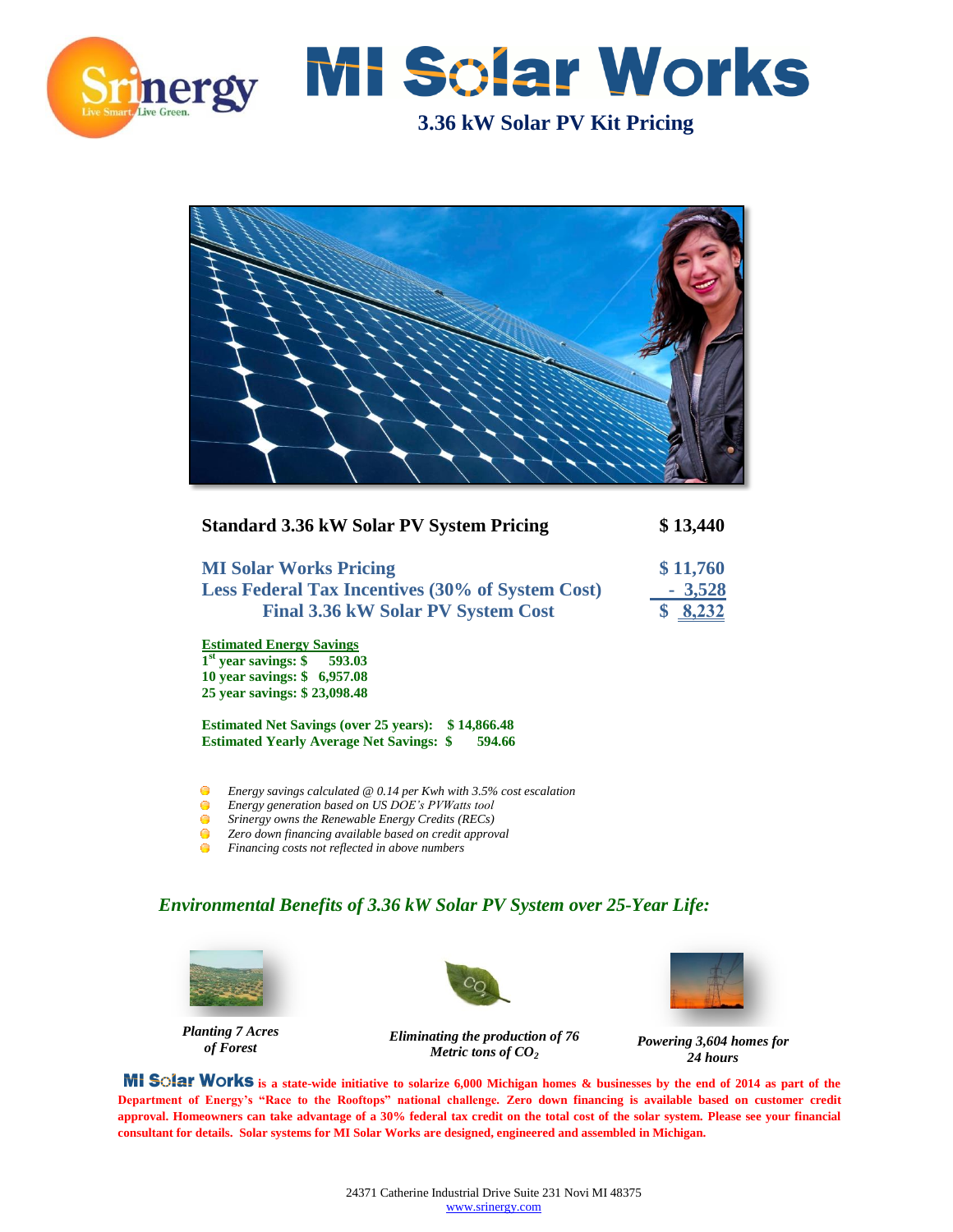



# **3.36 kW Solar Kits**

### **Srinergy 3.36 kW Solar Kit includes:**

- **Solar Panels**
- **Inverter & Power Optimizers**
- **Mounting System**
- **Lifetime Web-Based Monitoring Capability**
- **Line Drawings & Layouts**
- **Brochures & Installation Manuals**







## **3.36 kW Solar PV System Details:**

- **System Size: 3,360 Watts**
- **Average Monthly Electricity Bill Offset: \$50**
- **South facing Roof Area Required: Approx. 240 sq. ft.**
- **Estimated Yearly AC Energy Generated: 4,236 kWh**
- **Energy Generated over 25 year life: 105,900 kWh**
- **No. of Panels: 12 - SolarWorld 280 watt panels**
- **Inverter with Power Optimizers: SolarEdge**
- **Mounting System:** 
	- o **SolarWorld Sunfix Plus – Roof Mount**
	- o **AET Rayport G ECO – Ground Mount**

*Srinergy Solar Kit Partners:*





**The solar systems are designed, engineered and assembled in Michigan.**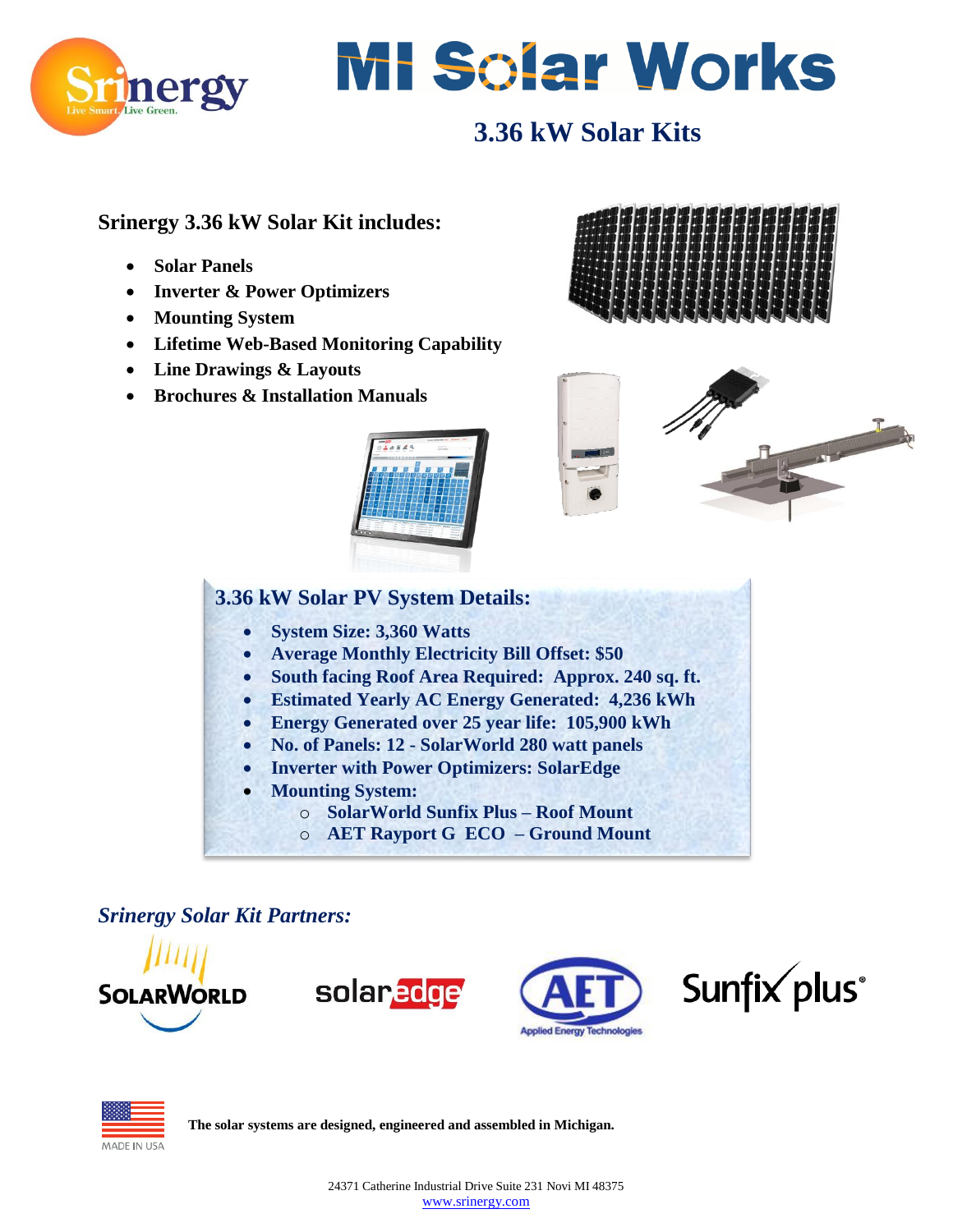



**4.48 kW Solar PV Kit Pricing** 



| <b>Standard 4.48 kW Solar PV System Pricing</b>                                                                                 | \$17,920 |
|---------------------------------------------------------------------------------------------------------------------------------|----------|
| <b>MI Solar Works Pricing</b>                                                                                                   | \$14,560 |
| <b>Less Federal Tax Incentives (30% of System Cost)</b>                                                                         | $-4,368$ |
| <b>Final 4.48 kW Solar PV System Cost</b>                                                                                       | \$10,192 |
| <b>Estimated Energy Savings</b><br>$1st$ year savings: \$ 790.71<br>10 year savings: \$9,276.11<br>25 year savings: \$30,797.97 |          |
| <b>Estimated Net Savings (over 25 years):</b><br>\$20,605.97                                                                    |          |

*Energy savings calculated @ 0.14 per Kwh with 3.5% cost escalation*

 $\bullet$ *Energy generation based on US DOE's PVWatts tool*

**Estimated Yearly Average Net Savings: \$ 824.24**

- $\bullet$ *Srinergy owns the Renewable Energy Credits (RECs)*
- $\bullet$ *Zero down financing available based on credit approval*
- $\bullet$ *Financing costs not reflected in above numbers*

#### *Environmental Benefits of 4.48 kW Solar PV System over 25-Year Life:*



*Planting 9 Acres of Forest*





*Powering 4,806 homes for 24 hours* 

**MI SOLAT WOTKS** is a state-wide initiative to solarize 6,000 Michigan homes & businesses by the end of 2014 as part of the **Department of Energy's "Race to the Rooftops" national challenge. Zero down financing is available based on customer credit approval. Homeowners can take advantage of a 30% federal tax credit on the total cost of the solar system. Please see your financial consultant for details. Solar systems for MI Solar Works are designed, engineered and assembled in Michigan.**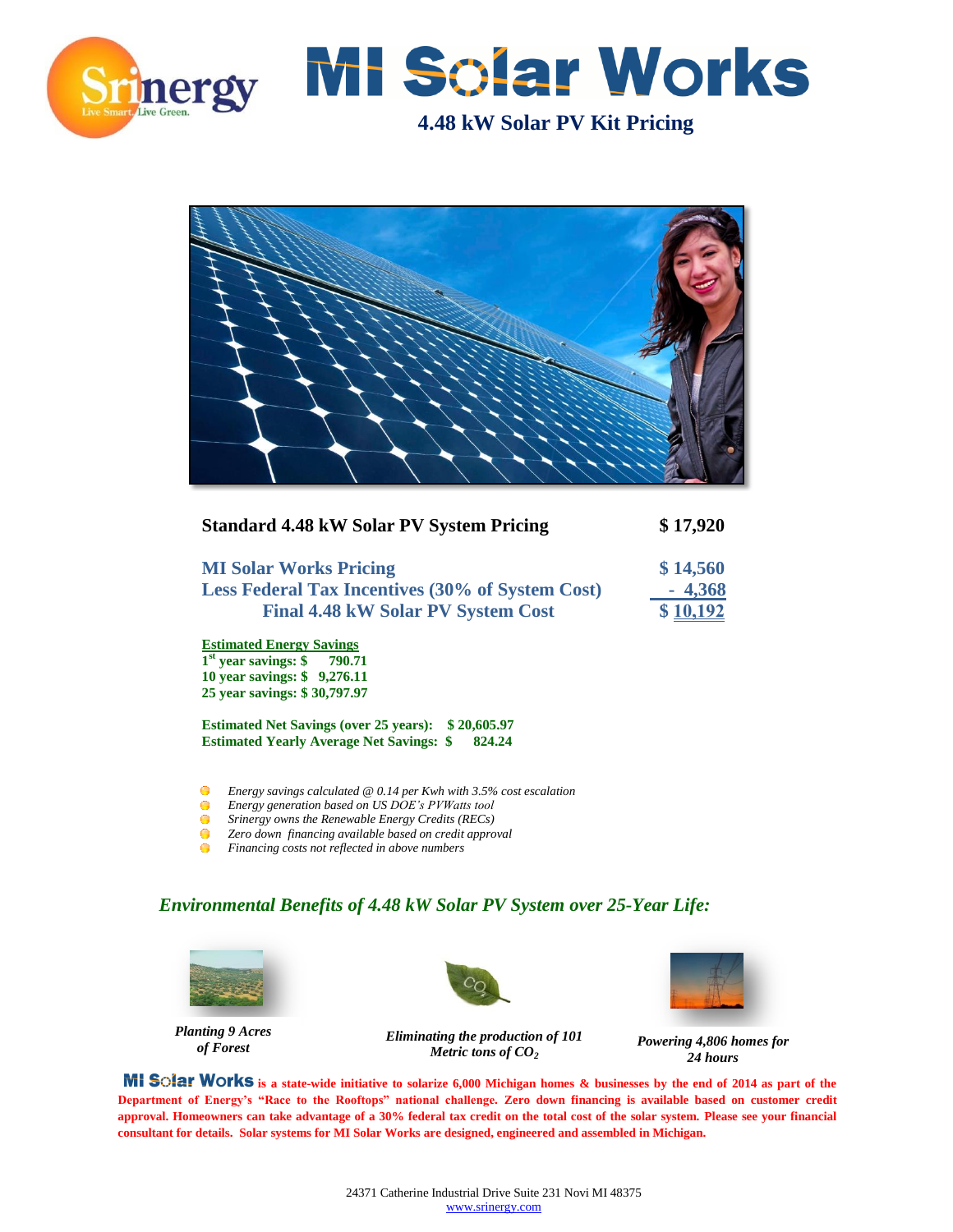



# **4.48 kW Solar Kits**

### **Srinergy 4.48 kW Solar Kit includes:**

- **Solar Panels**
- **Inverter & Power Optimizers**
- **Mounting System**
- **Lifetime Web-Based Monitoring Capability**
- **Line Drawings & Layouts**
- **Brochures & Installation Manuals**







## **4.48 kW Solar PV System Details:**

- **System Size: 4,480 Watts**
- **Average Monthly Electricity Bill Offset: \$65**
- **South facing Roof Area Required: Approx. 320 sq. ft.**
- **Estimated Yearly AC Energy Generated: 5,648 kWh**
- **Energy Generated over 25 year life: 141,200 kWh**
- **No. of Panels: 16 - SolarWorld 280 watt panels**
- **Inverter with Power Optimizers: SolarEdge**
- **Mounting System:** 
	- o **SolarWorld Sunfix Plus – Roof Mount**
	- o **AET Rayport G ECO – Ground Mount**

*Srinergy Solar Kit Partners:*





**The solar systems are designed, engineered and assembled in Michigan.**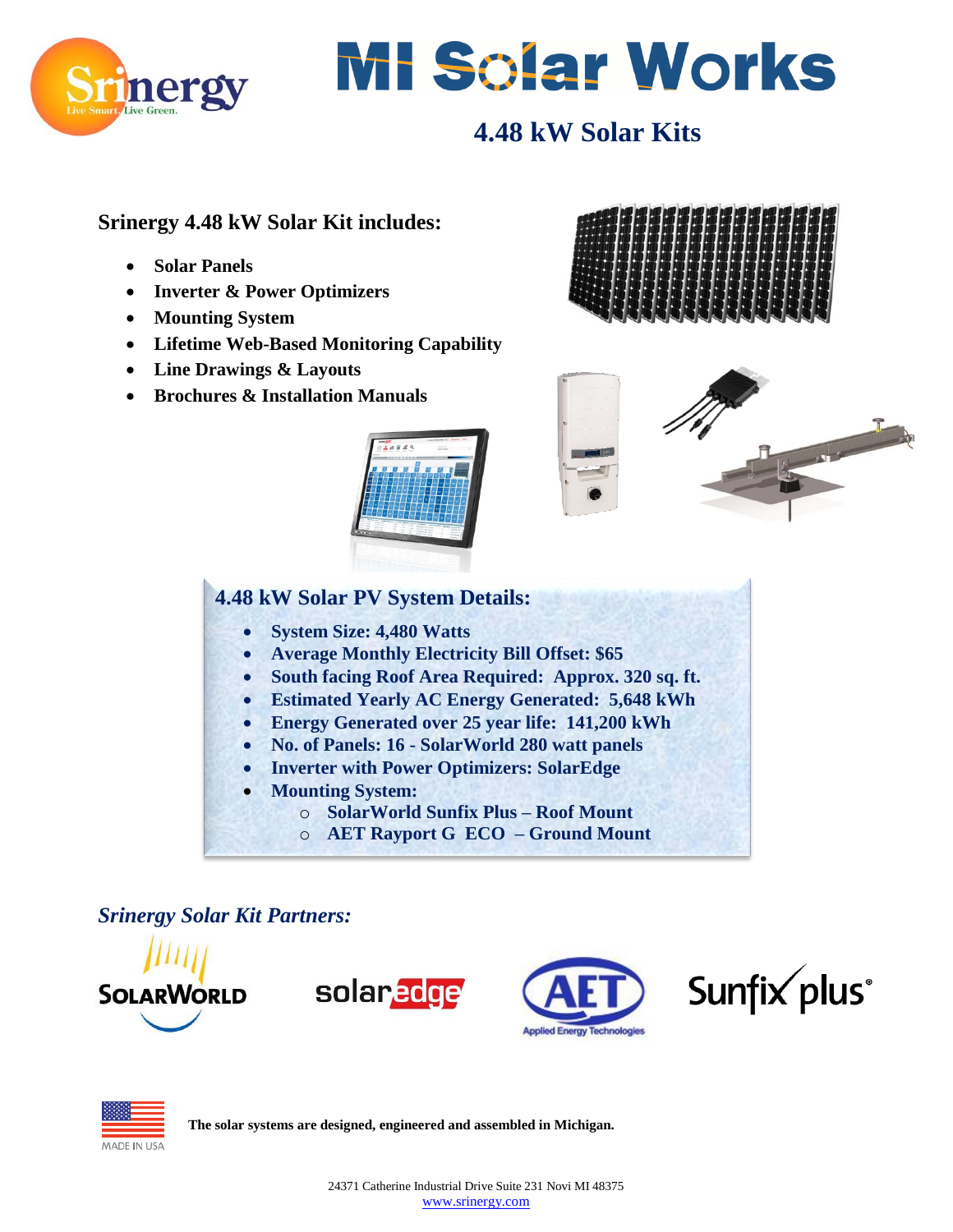



**5.04 kW Solar PV Kit Pricing** 

| HH |  |
|----|--|
|    |  |
|    |  |
|    |  |
|    |  |

| <b>Standard 5.04 kW Solar PV System Pricing</b>              | \$20,160 |
|--------------------------------------------------------------|----------|
| <b>MI Solar Works Pricing</b>                                | \$15,120 |
| <b>Less Federal Tax Incentives (30% of System Cost)</b>      | $-4,536$ |
| <b>Final 5.04 kW Solar PV System Cost</b>                    | \$10,584 |
| <b>Estimated Energy Savings</b>                              |          |
| $1st$ year savings: \$<br>889.55                             |          |
| 10 year savings: \$10,435.62                                 |          |
| 25 year savings: \$34,647.72                                 |          |
| <b>Estimated Net Savings (over 25 years):</b><br>\$24,063,72 |          |
| 962.55<br><b>Estimated Yearly Average Net Savings: \$</b>    |          |

- *Energy savings calculated @ 0.14 per Kwh with 3.5% cost escalation*  $\bullet$ *Energy generation based on US DOE's PVWatts tool*
- $\bullet$ *Srinergy owns the Renewable Energy Credits (RECs)*
- $\bullet$ *Zero down financing available based on credit approval*
- $\bullet$ *Financing costs not reflected in above numbers*

#### *Environmental Benefits of 5.04 kW Solar PV System over 25-Year Life:*



*Planting 10 Acres of Forest*





*Powering 5,406 homes for 24 hours* 

**MI SOIAT WOTKS** is a state-wide initiative to solarize 6,000 Michigan homes & businesses by the end of 2014 as part of the **Department of Energy's "Race to the Rooftops" national challenge. Zero down financing is available based on customer credit approval. Homeowners can take advantage of a 30% federal tax credit on the total cost of the solar system. Please see your financial consultant for details. Solar systems for MI Solar Works are designed, engineering and assembled in Michigan.**